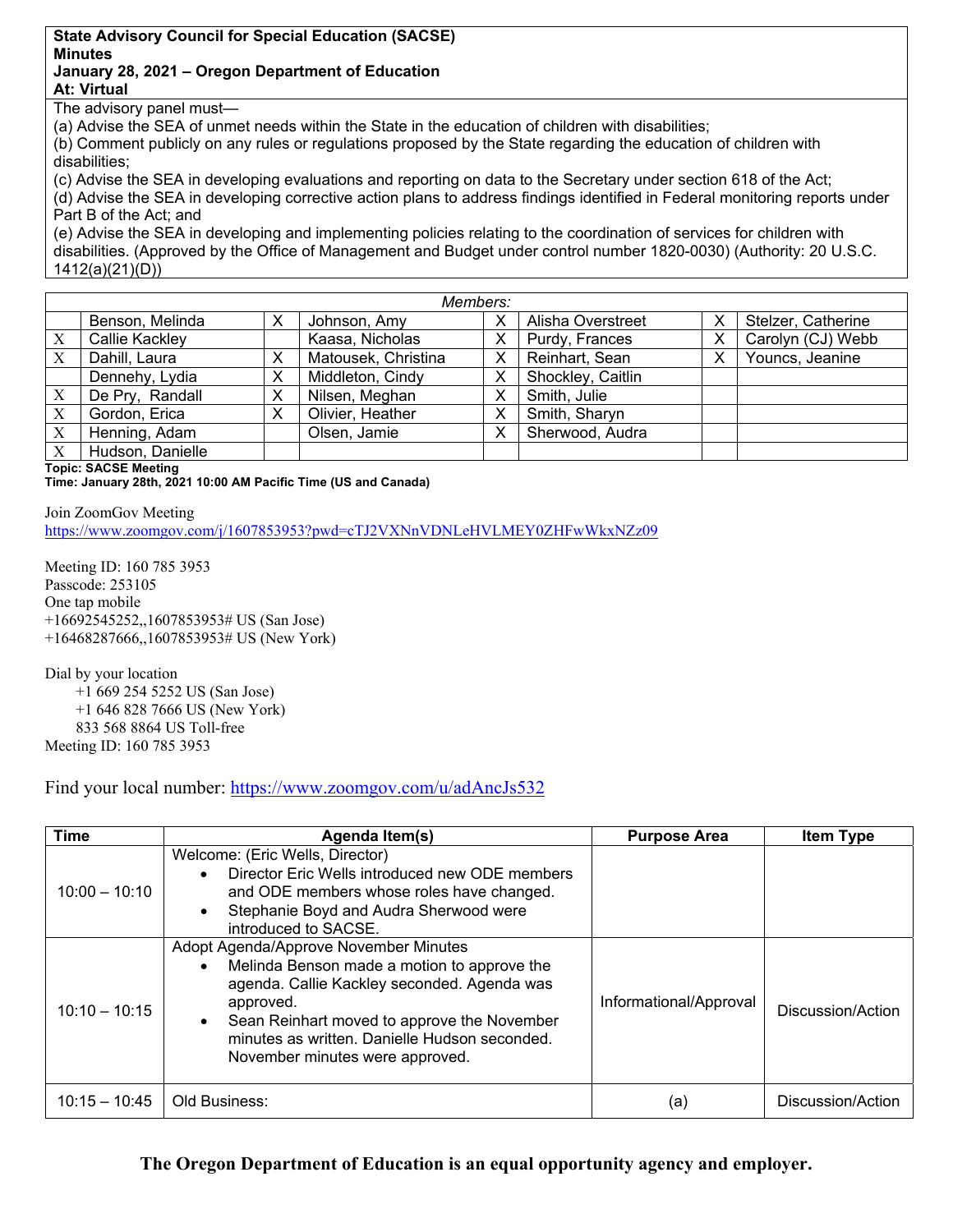|                 | <b>Teachers Standards &amp; Practices Commission</b>                                                  |               |                   |
|-----------------|-------------------------------------------------------------------------------------------------------|---------------|-------------------|
|                 | (Anthony J Rosilez Ph.D., J.D. - Executive                                                            |               |                   |
|                 | Director)                                                                                             |               |                   |
|                 | Dr. Anthony Rosilez spoke on inclusion and the                                                        |               |                   |
|                 | work of TSPC. He spoke on continuity of service                                                       |               |                   |
|                 | and how the work effects the families and students                                                    |               |                   |
|                 | and the importance of equity and access and the                                                       |               |                   |
|                 | need for getting more teachers licensed.                                                              |               |                   |
|                 | Sean Reinhart asked, "Tony, given the content of<br>the letter SACSE sent, has there been any thought |               |                   |
|                 | of bringing teacher preparation for special                                                           |               |                   |
|                 | educators and general educators closer together.                                                      |               |                   |
|                 | You mentioned the "otherness". I'm wondering if                                                       |               |                   |
|                 | special education instruction practices related to                                                    |               |                   |
|                 | mild/moderate academic and exec functioning                                                           |               |                   |
|                 | could be explicitly tough and called out in all                                                       |               |                   |
|                 | general ed. teaching programs so that general ed.                                                     |               |                   |
|                 | teachers consider themselves special education                                                        |               |                   |
|                 | teachers too?"                                                                                        |               |                   |
|                 | Laura Dahill asked, "Can you tell us more about the<br>legislative concept you mentioned?'            |               |                   |
|                 | Dr. Rozilez said the Teachers Standards &                                                             |               |                   |
|                 | Practices Commission can approve entities for                                                         |               |                   |
|                 | licensing.                                                                                            |               |                   |
| $10:45 - 11:00$ | Social and Break                                                                                      |               |                   |
|                 | <b>Committee Work</b>                                                                                 |               |                   |
|                 | Elect Leadership/Reporters<br>$\bullet$                                                               |               |                   |
|                 | Develop your plan for the year                                                                        |               |                   |
|                 | Membership committee reported back and said                                                           |               |                   |
|                 | they may have had options available to fill in other                                                  |               |                   |
|                 | regions. Sean Reinhart spoke on the positions that                                                    |               |                   |
|                 | are opening up. Cindy Middleton's term is expiring<br>and she has someone who might be able to take   |               |                   |
|                 | her spot and Laura Dahill's term is expiring and she                                                  |               |                   |
|                 | said she's reach out for people as well. We have 2                                                    |               |                   |
| $11:00 - 11:30$ | applicants for the Administrative role. Melissa                                                       | Informational | <b>Discussion</b> |
|                 | Glover and Salitor did as well. Marry Merch is                                                        |               |                   |
|                 | interested as well. Erica Gordon said she'd be                                                        |               |                   |
|                 | happy role into the parent role. Jeremy said it'd be                                                  |               |                   |
|                 | same application process and she is welcome too.                                                      |               |                   |
|                 | Julie Smith said they will also have further                                                          |               |                   |
|                 | conversation on youth voice. Lisa's application will<br>be taken out of hold by Jeremy.               |               |                   |
|                 | Frances Purdy said that Jeremy Wells will send out                                                    |               |                   |
|                 | all related Bills and Policy Committee will work out                                                  |               |                   |
|                 | all their comments in responding to them.                                                             |               |                   |
|                 | <b>Committee and Constituents Reports</b>                                                             |               |                   |
|                 | For feedback on the Committee and Constituent                                                         |               |                   |
|                 | Report it was suggested there be a different                                                          |               |                   |
|                 | landing page, make it specific for each. Further<br>feedback was given to improve the public comment  |               |                   |
|                 | and constituent pages as well as Laura Dahill and                                                     |               |                   |
|                 | Cindy Middleton's Constituent reports being                                                           |               |                   |
|                 | presented. Callie Kackley's two submissions were                                                      |               |                   |
| $11:30 - 12:00$ | presented after lunch as well.                                                                        | Informational | <b>Discussion</b> |
|                 | Laura Dahill asked what communication is going                                                        |               |                   |
|                 | out to parents on inclusivity and not just                                                            |               |                   |
|                 | administration down to teachers but school wide.<br>Alisha Overstreet talked about the resistance and |               |                   |
|                 | how the talk around joining general education                                                         |               |                   |
|                 | classes they will lose the services they are getting.                                                 |               |                   |
|                 | Getting 1 on 1 support has been most difficult                                                        |               |                   |
|                 | especially currently.                                                                                 |               |                   |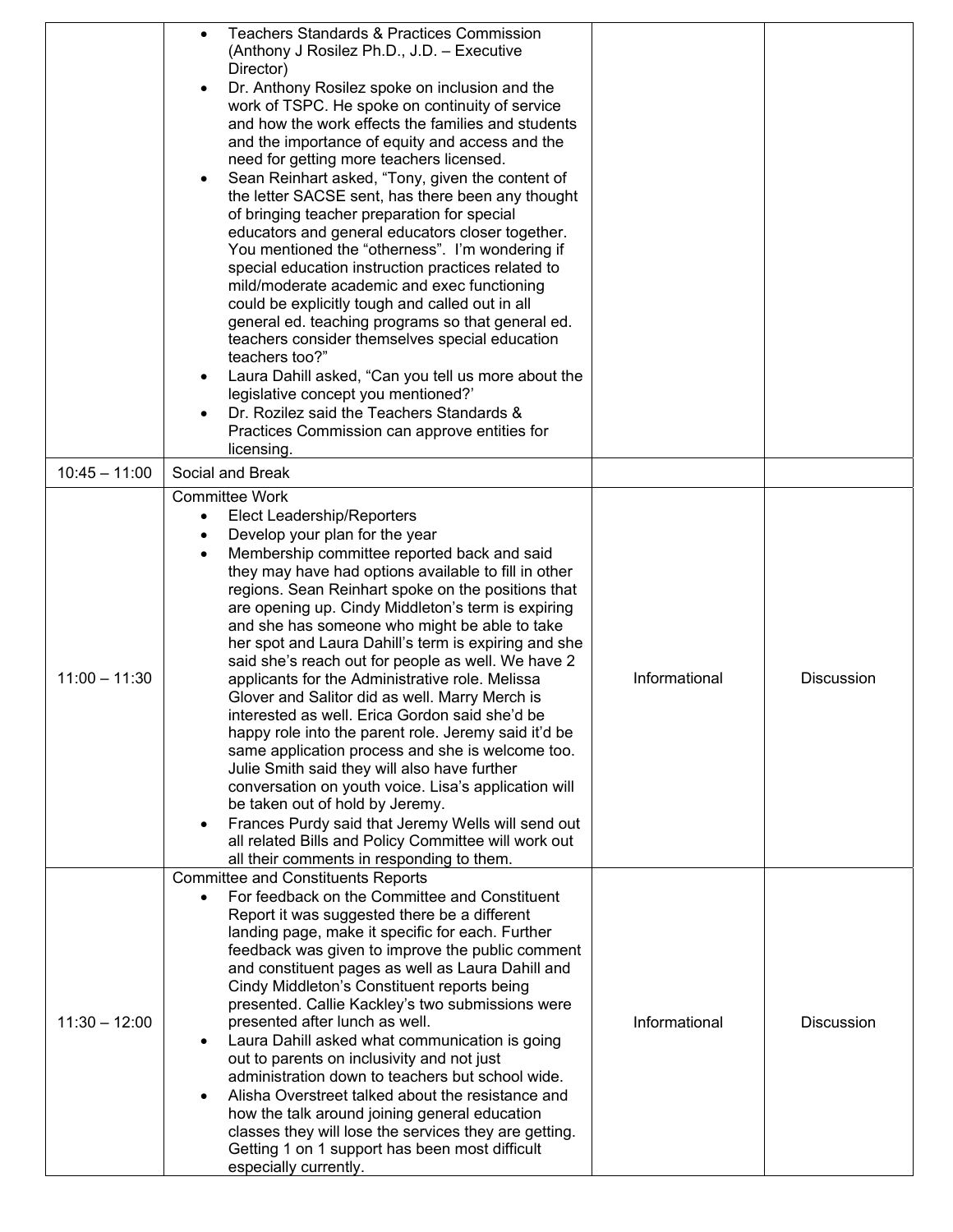|                 | Callie Kackley spoke on how the letter to TSPC<br>$\bullet$<br>and how Constituent Feedback shows general ed.<br>does not know how to connect with special<br>education and engage with unique learning styles<br>of students with disabilities. How are diverse needs<br>being taught?<br>Audra Sherwood spoke on the school says their<br>$\bullet$<br>rights but not necessarily the rights of the parents.<br>Parents aren't being educated on what they can do<br>for their child.<br>Director Eric Wells wrote to be captured for records<br>$\bullet$<br>"(Capturing for records) Might be a good rec for<br>ODE: How do we help districts reengage families<br>who have given up on us for one reason or<br>another?"<br>Chair Julie Smith called out IDEA and how it has<br>$\bullet$<br>been a tool of white privilege because of the legal<br>advocacy it was built on.<br>Alisha Overstreet spoke on how her youth and<br>$\bullet$<br>when he was exhibiting behaviors the district was<br>pushing back against 1 on 1 supports to help him in<br>the classroom. Safety piece is always being<br>pushed.<br>Sean Reinhart spoke on advocacy and resources.<br>٠<br>Caitlin Shockley spoke on in home attendant care<br>$\bullet$<br>during the school day. Caitlin said to contact<br>herself and Jeremy Wells. She shared her email<br>and the guidance and Eric shared corresponding<br>guidance.<br>Melinda Benson said as the joint SICC and SACSE<br>$\bullet$<br>member SICC has been similar as services haven't<br>been done as well as detention and expulsion<br>rates.<br>Catherine Stelzer said, "I'm concerned about<br>$\bullet$<br>behaviors from being on online school and<br>suspension/expulsion."<br>Sean Reinhart spoke on compensatory ed. and the<br>issues of money surrounding CARES and how to<br>do recovery programs for all students using<br><b>ESSER funds.</b> |                      |                   |
|-----------------|-------------------------------------------------------------------------------------------------------------------------------------------------------------------------------------------------------------------------------------------------------------------------------------------------------------------------------------------------------------------------------------------------------------------------------------------------------------------------------------------------------------------------------------------------------------------------------------------------------------------------------------------------------------------------------------------------------------------------------------------------------------------------------------------------------------------------------------------------------------------------------------------------------------------------------------------------------------------------------------------------------------------------------------------------------------------------------------------------------------------------------------------------------------------------------------------------------------------------------------------------------------------------------------------------------------------------------------------------------------------------------------------------------------------------------------------------------------------------------------------------------------------------------------------------------------------------------------------------------------------------------------------------------------------------------------------------------------------------------------------------------------------------------------------------------------------------------------------------------------------------------------------------------------|----------------------|-------------------|
|                 | Callie Kackley spoke on family network funding<br>$\bullet$<br>being eliminated last session. Organizations have<br>pivoted their work and mental health tools have<br>decreased because of it.<br>Frances Purdey clarified the family networks<br>$\bullet$<br>related to disability since mental health funding has                                                                                                                                                                                                                                                                                                                                                                                                                                                                                                                                                                                                                                                                                                                                                                                                                                                                                                                                                                                                                                                                                                                                                                                                                                                                                                                                                                                                                                                                                                                                                                                       |                      |                   |
|                 | been increased. Coordination across the state and<br>family networks.                                                                                                                                                                                                                                                                                                                                                                                                                                                                                                                                                                                                                                                                                                                                                                                                                                                                                                                                                                                                                                                                                                                                                                                                                                                                                                                                                                                                                                                                                                                                                                                                                                                                                                                                                                                                                                       |                      |                   |
| $12:00 - 12:30$ | Lunch break                                                                                                                                                                                                                                                                                                                                                                                                                                                                                                                                                                                                                                                                                                                                                                                                                                                                                                                                                                                                                                                                                                                                                                                                                                                                                                                                                                                                                                                                                                                                                                                                                                                                                                                                                                                                                                                                                                 |                      |                   |
| $12:30 - 1:00$  | <b>Public Comment</b>                                                                                                                                                                                                                                                                                                                                                                                                                                                                                                                                                                                                                                                                                                                                                                                                                                                                                                                                                                                                                                                                                                                                                                                                                                                                                                                                                                                                                                                                                                                                                                                                                                                                                                                                                                                                                                                                                       |                      |                   |
| $1:00 - 1:30$   | Updates from ODE: (Eric Wells, Director)<br>Guidance document(s) update<br>Eric gave latest update of the latest ODE guidance<br>$\bullet$<br>in a <b>powerpoint</b> .<br>Limited in person not able to ask for<br>$\circ$<br>waivers related to covid based off<br>Catherine Stelzer asked.                                                                                                                                                                                                                                                                                                                                                                                                                                                                                                                                                                                                                                                                                                                                                                                                                                                                                                                                                                                                                                                                                                                                                                                                                                                                                                                                                                                                                                                                                                                                                                                                                | Informational/Advise | <b>Discussion</b> |
|                 | How SACSE will Advise ODE<br>Share jointly created goals<br>$\circ$                                                                                                                                                                                                                                                                                                                                                                                                                                                                                                                                                                                                                                                                                                                                                                                                                                                                                                                                                                                                                                                                                                                                                                                                                                                                                                                                                                                                                                                                                                                                                                                                                                                                                                                                                                                                                                         |                      |                   |

**The Oregon Department of Education is an equal opportunity agency and employer.**